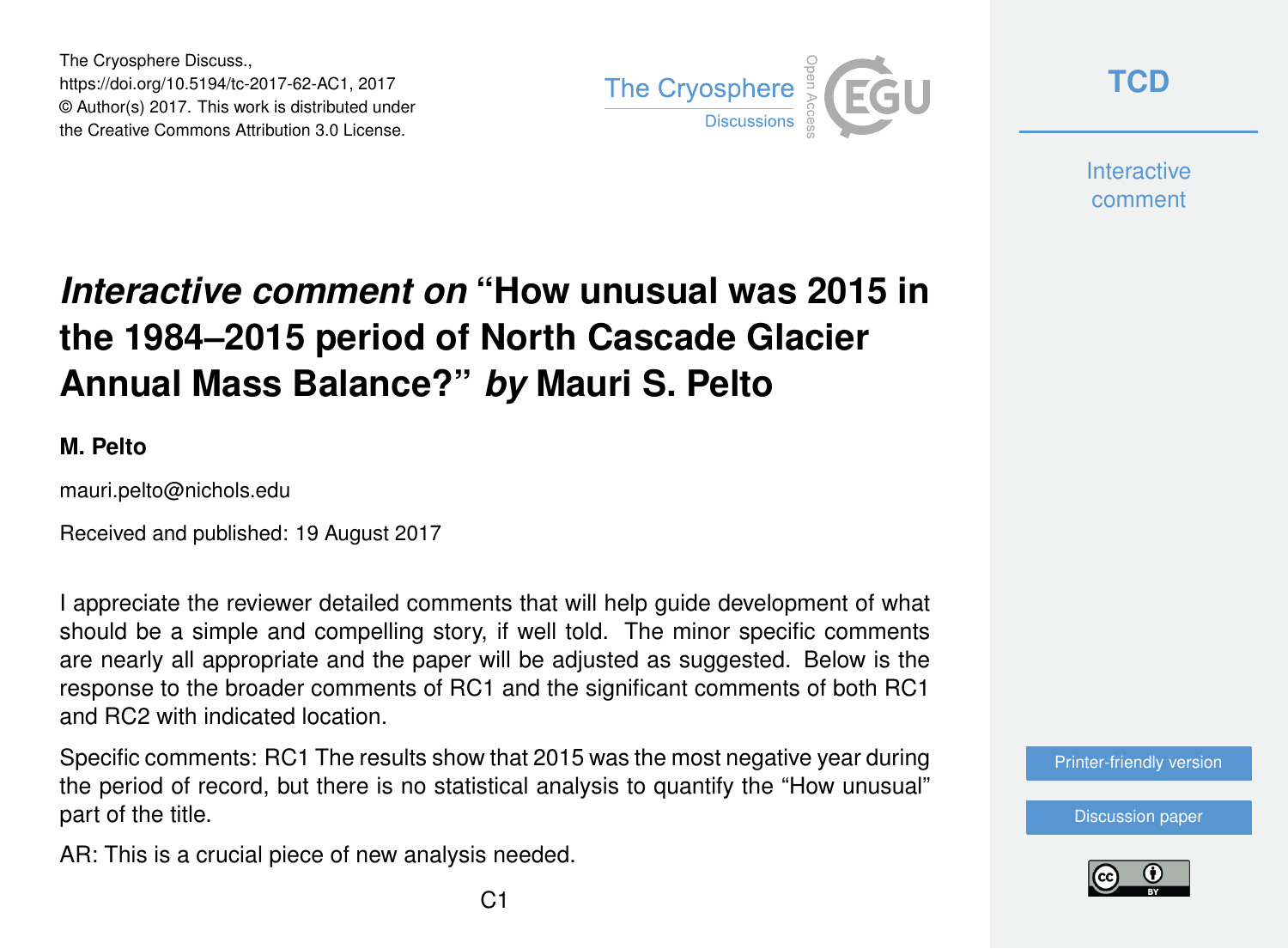Section 2.0 Climate should be some sort of site introduction that tells us about the North Cascades (and includes but is not limited to regional climate). It should also include something about total area, total glaciated area, elevation range, etc. All of section 2.1 Climate in 2015 should be moved to the discussion (prior to or combined with section 5.0 Climate correlations).

AR: This section 2.0 will be broadened as suggested, with particular care given to separating overview from actual discussion of climate data as in Section 2.1. The goal had been to discuss the overall climate record separate from 2015 and then later compare. The reviewers have made clear this was not the right approach.

Section 3.0 Methods, this section needs to include more details. At the very least, include what kinds of measurements are made, and what the AAR is calculated from. Describe the uncertainties better. it does not incorporate any geodetic check to assess for bias. Even a very small bias can create large errors in cumulative balances over time (e.g. Fischer 2011), which would have an impact on the % volume change.

AR: This is one section where I disagree to an extent with RC1. The point of the paper is to tell the story simply. There have been nine previous papers that have discussed the methods in detail, the methods remain the same and discussing again here blurs the focus. The uncertainty can be better defined, but again cannot become a focus. The geodetic balance is a separate topic that is completed as part of a reanalysis periodically for the WGMS. There certainly can be errors that lead to a cumulative balance error, which is not the focus either. Here we are focused on annual balance that has been measured using the same methods for all years, and an error on a particular glacier would be consistent. There was a geodetic comparison published in 2002. I am not presenting volume change as a data point, I can move away from the broader % volume change statement if that is deemed important.

Section 4.0 Results, If the glaciological balances are robust in part due to the large sample numbers, then add a table with the number and type of measurements at each

### **[TCD](https://www.the-cryosphere-discuss.net/)**

**Interactive** comment

[Printer-friendly version](https://www.the-cryosphere-discuss.net/tc-2017-62/tc-2017-62-AC1-print.pdf)

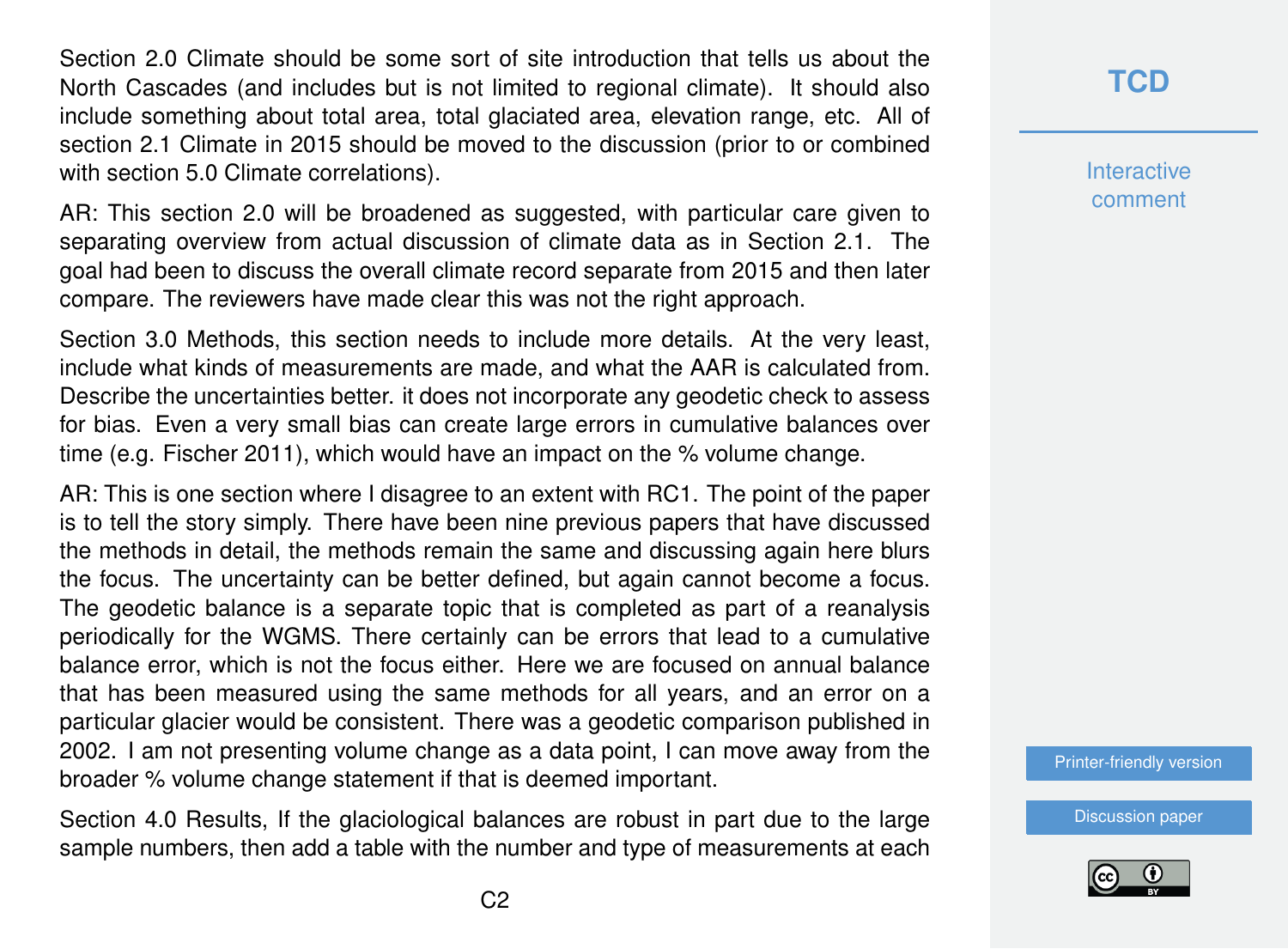glacier. Add uncertainties to all of the reported numbers.

AR: This could be done and I will trust the suggestions of the editor. The downside of a separate table is space. The number of measurements and error are provided each year to the WGMS as part of the data submission so this information is available.

Section 5.0 Climate Correlations, it would be useful to evaluate the direct correlation between mass balances, snowpack at the SNOTEL sites mentioned previously, and the average ablation-season temperatures. All of this data is mentioned in the manuscript, yet no formal analysis was made. That is the intermediate step linking broad-scale regional forcing mechanisms to the actual climate at the scale of the North Cascades region.

AR: This analysis with SNOTEL and ablation season temperature was completed in detail in previous papers, and can be better referenced here, updating the record by a few years does not add significant value, but can be readily completed (Pelto, 2011).

Section 6.0 Conclusions The conclusions do not mention 2015. Based on the title I expected that to be the core of the paper. After the first two sentences, the entire paragraph reads like a part of the discussion, citing other papers on the potential impacts of continued mass loss from the North Cascades Glaciers. Move this to the discussion and replace it with conclusions about 2015, the correlations with climate, and the correlations with regional forcing mechanisms.

AR: Well said these suggestions will be adopted.

P1L12: RC1, This statement is only partially correct as the paper uses glacier mass balance data from NCGCP, NPS, and USGS to compare to regional climate. Please reword to be precise. AR: Data is not used from the NPS studies which are shorter term. Data from South Cascade is used for comparison, but is not part of the analysis.

P2L5: RC2 Sperry Glacier, MT and the National Park Service glaciers in North Cascades have joined this group. AR: The aforementioned glaciers are submitting their **[TCD](https://www.the-cryosphere-discuss.net/)**

**Interactive** comment

[Printer-friendly version](https://www.the-cryosphere-discuss.net/tc-2017-62/tc-2017-62-AC1-print.pdf)

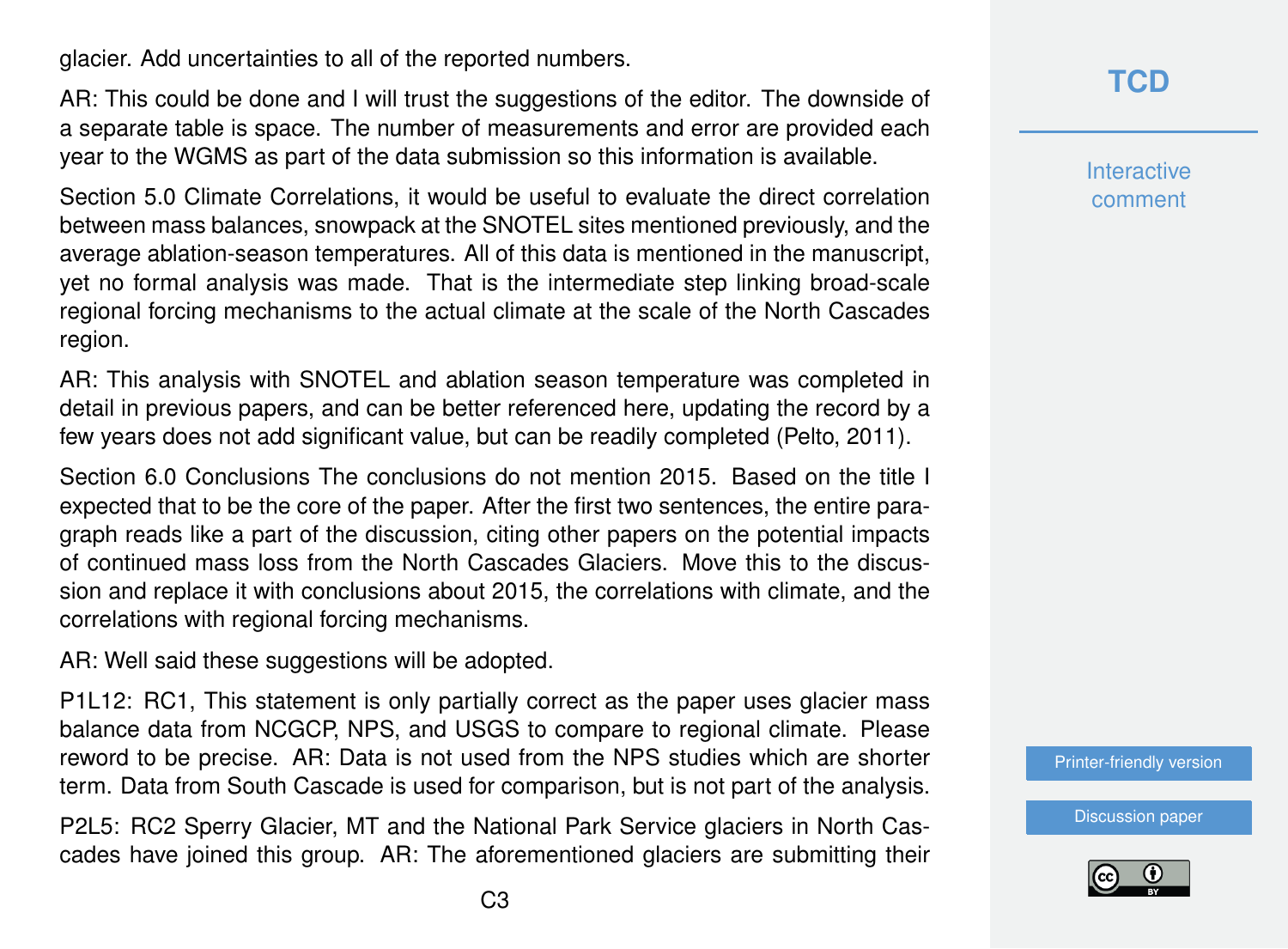data to the WGMS, but are not part of the reference glacier network, and will not be until they have 30 years of continuous data. Since this draft was submitted Rainbow Glacier from the NCGCP network has been added as a WGMS reference glacier and Easton Glacier is expected to be added in 2019. Inclusion of Rainbow Glacier will be corrected in the manuscript. Data was submitted in June 2017 for South Cascade Glacier from 2015 that will now be incorporated in this study. There still are issues with South Cascade Glacier 2013 and 2014 data and is still not reported. If the South Cascade Glacier data is submitted to WGMS soon, this data will be incorporated. As the WGMS representative for the United States I will have the chance to review this data as soon as it is ready.

P2L16: RC2, Why suspend measurements on Foss Glacier? AR: Increasingly difficult access to the glacier and time spent is not of sufficient value given the rapid recent demise and imminent loss. I will expand description of ongoing mass balance at NPS and SC glacier.

P2L22: RC1, Reword. Perhaps: "Combined with South Cascade Glacier, this network represents the best distribution and density of direct measurements of glacier mass balance over a given mountain range. This allows us to separate the impacts of geographic characteristics and climate on glacier mass balance, and place the exceptional 2015 mass balance year in context." Thanks for the good suggestion.

P3L16: RC1, Why examine May-September and June-September? I suspect it has to do with the fact that most of the ablation measurements are made June-September, yet May is also part of the ablation season? Explain. AR: Just to illustrate that the temperature trend for both periods is the same, hence examination of climate records from one or the other is representative of the entire melt season.

P3L25: RC2, AR: Will reorganize this section following suggestions of RC2. The glacier balance forecast model utilizes PDO and ENSO actual values from the winter for predicting the end of the hydrologic year balance, no reliance is made on forecasted values

## **[TCD](https://www.the-cryosphere-discuss.net/)**

**Interactive** comment

[Printer-friendly version](https://www.the-cryosphere-discuss.net/tc-2017-62/tc-2017-62-AC1-print.pdf)

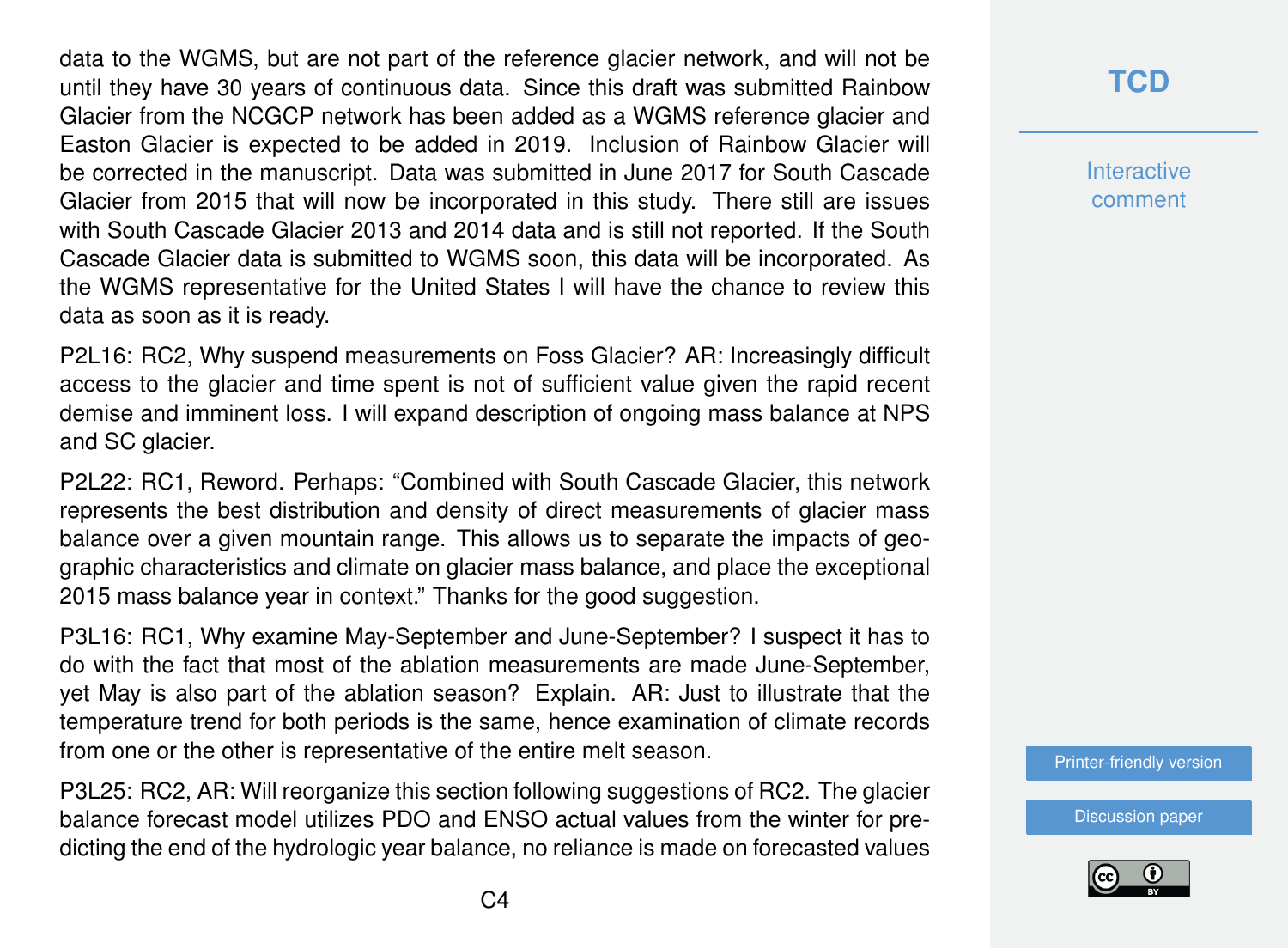of PDO or ENSO. The degree to which this is successful is not the focus of the current paper.

P4L13: RC2, AR: Will clarify accumulation season years.

P4L17: RC2, (Abatzoglou, 2011) AR: This reference is for derivation of the freezing level product, which can be completed for any location in North America using the online application. This reference is not for a result reported.

P4L18: RC1, Figure 2. Directly contradicts this statement, showing 3 years with freezing levels above 1500 m. Revise the statement or revise the figure if there is an error in the figure. AR: Statement will be revised. The freezing level was highest in 2015 of any year, with 2016 in second place.

P5L7: RC2, AR: The reference used the term largest marine heatwave, will better constrain this with respect to spatial and temporal context.

P5L10: RC2, AR: Not attempting to indicate PDO or ENSO as cause of higher air temperatures or lower winter accumulation. I am treating the climate indices, temperature and precipitation and ocean temperature as separate measures indicating uniqueness of climate in 2015.

P5L25: RC1, You have already defined Ba, however for most readers it would be easier to read if it was written as annual balance rather than abbreviated. AR: This may be true, but I would suggest in terms of space Ba is entirely appropriate.

P5L28: RC1,This is the third time this description shows up in this paper. It should be presented once, either here on in a site introduction. AR: This suggests the third time was not the charm.

P5L31: RC1, Why bring up key geographic variables? Either give us data on what those variables are, and use that data in the analysis, or make a more useful statement. AR: In this case the point is there are a range of variables; however, this does not lead to a significantly different mass balance history as shown by correlation coefficients

**[TCD](https://www.the-cryosphere-discuss.net/)**

**Interactive** comment

[Printer-friendly version](https://www.the-cryosphere-discuss.net/tc-2017-62/tc-2017-62-AC1-print.pdf)

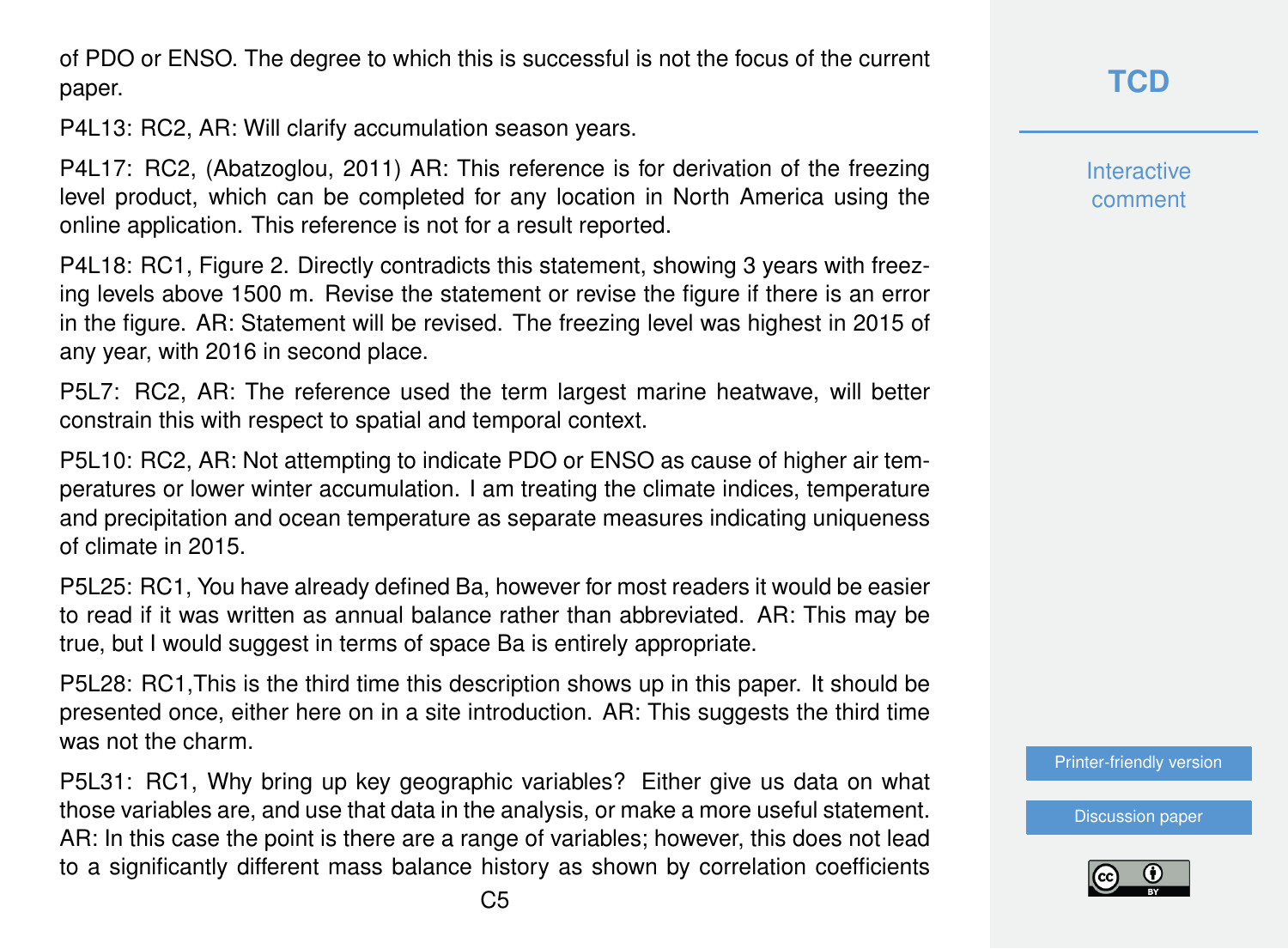and overall trend.

P6L20: RC2, AR: The maximum and minimum is for the range in annual balance in any given year between the most positive and most negative of this group of glaciers.

P6L23: RC2, AR: Data source is WGMS not Bidlake et al. (2010). Bidlake et al., (2010) merely most recent reference on this glacier providing program details.

P6L30: RC1, These citations have measured thicknesses for a couple of glaciers in this study, most of the glaciers have not been measured directly, and it should be pointed out that most of the thicknesses come from Post et al., (1971) which are qualitative estimates based on measured thicknesses of a couple of glaciers. Either present measured thicknesses or be more precise in describing the given data. Strengthen your argument by showing that even with maximum plausible ice thicknesses the % volume change is.

AR: I will focus on the results from Easton and Rainbow Glacier where thickness has been measured and volume loss is better constrained. Most of the thickness information here is not from Post et al (1971).

P7L4: RC1, Most of section 4.3 is giving an introduction to what AAR is and what it means. It does not belong in the results. The actual results here could be combined with the previous section as it should only be 1-2 sentences. AR: This will be done.

P7L9: RC2, AR: AAR can be independent measure from ELA based on direct observations. The ELA cannot be identified directly on glaciers with a patchwork of accumulation and ablation zones, whereas AAR can be. ELA can be derived from the average balance gradient still, but that is not a direct measure and hence not as accurate. Similarly AAR can be derived from the ELA but again that would be an indirect calculation. It is important for our program to map the AAR repeatedly during the melt season, given the different melt rate of glacier ice versus glacier snow cover for a given temperature.

P7L20: RC2, AR: Misinterprets the use of AAR0 by the WGMS and here. The AAR0

**Interactive** comment

[Printer-friendly version](https://www.the-cryosphere-discuss.net/tc-2017-62/tc-2017-62-AC1-print.pdf)

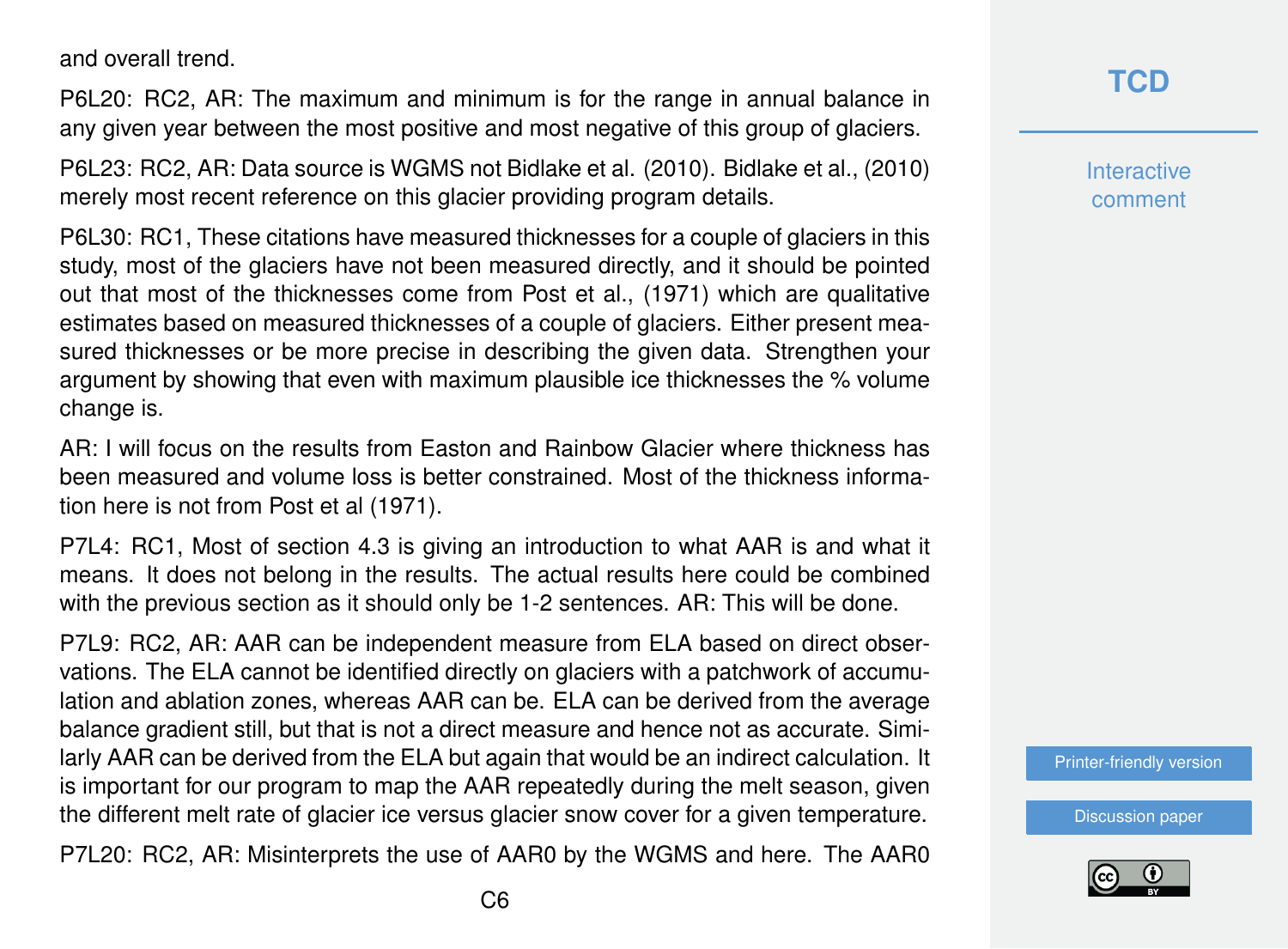reported to the WGMS is not the annual ELA it is the theoretical ELA0 for an equilibrium annual balance. Hence, the reported ELA0 to WGMS of 0.67 is not a subset, but the entire set of those reported. Here the AAR0 is determined from Figure 4, which is standard WGMS practice to use the regression line of mass balance and AAR. This is one reason WGMS has determined it is crucial to report AAR and ELA every year possible.

P8L13: RC2, bad analysis. AR: Point taken will redo based on Rainbow Glacier and Easton Glacier only where thickness data exists.

P8L23-25: RC1, AR: Section will be moved earlier as suggested.

P8L26: RC2, Why these time periods? AR: There was a shift in the PDO phase from positive to negative at this time and a change in correlation between annual balance and seasonal climate data.

P8L30: RC2, AR: The PDO relationship being stronger for winter is for any time period, a reference for this will be added.

P8L32: RC1, This sentence about "the global climate signal is the dominant driver of mass balance losses" is not well developed. What correlation are you talking about? AR: This is an important statement to make that is supported by the similar patterns of regional annual balance data. I have not done separate analysis so will look to other references to support. If the support remains too thin I can remove.

P15 Table 1: RC1. Accumulation seems to be unused in the analysis. The area and elevation values do not have any context. Mention the range of glacier areas and something about the elevation ranges within the North Cascades in a site description. AR: Good point, I will change this section to offer more value. The accumulation area and its elevation range can be better reported. However, given the very limited area of accumulation on all but Easton Glacier, the comparison will be an annual point balance comparison instead of accumulation comparison.

**[TCD](https://www.the-cryosphere-discuss.net/)**

**Interactive** comment

[Printer-friendly version](https://www.the-cryosphere-discuss.net/tc-2017-62/tc-2017-62-AC1-print.pdf)

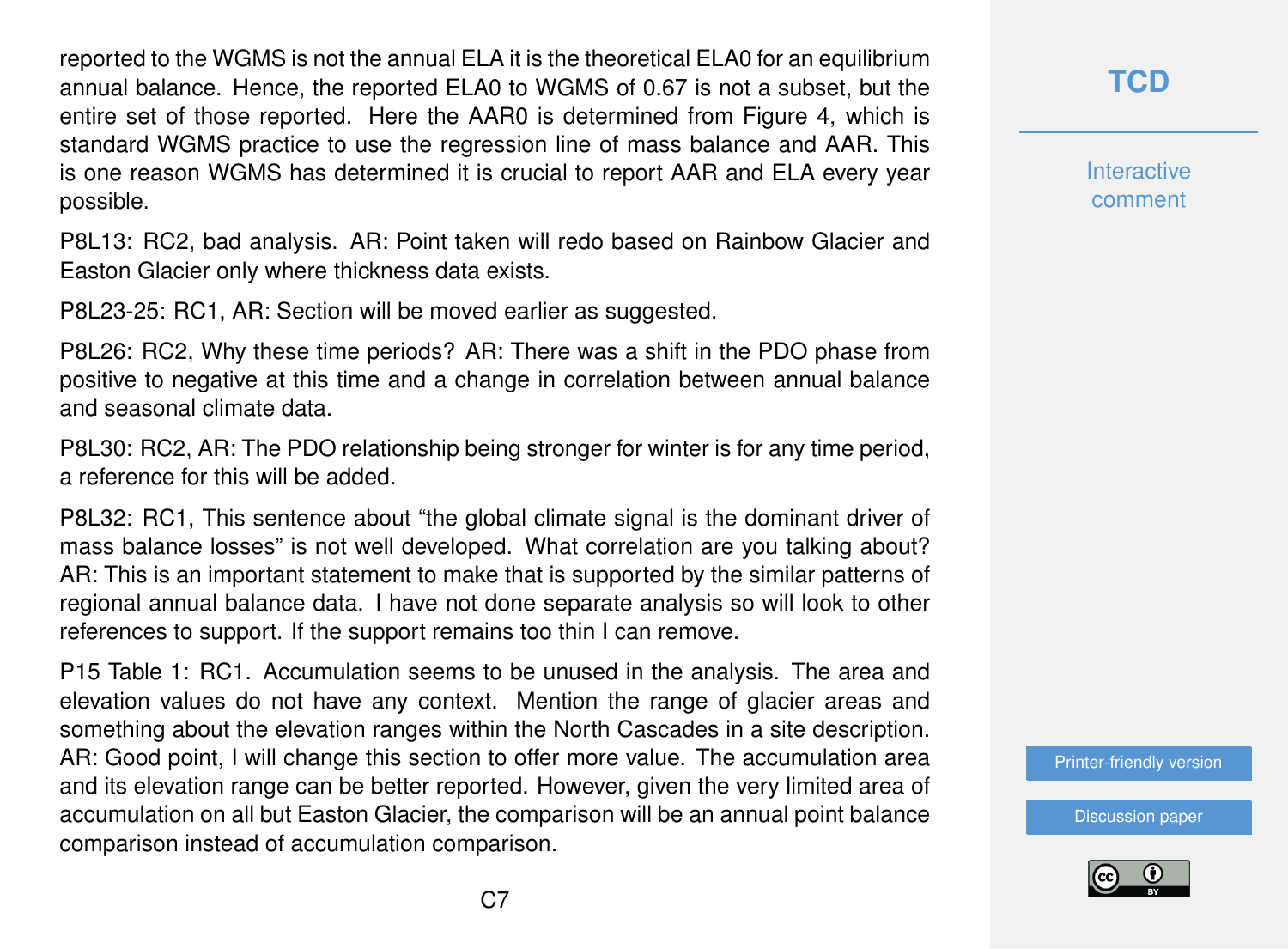P18 Table 4: RC1 Table 4 seems like a little bit of a waste, as all it does is compare 2015 to the mean value. Why not do a multi-variable regression between the annual values of April-1 SWE., Summer temperature, and mass balance values? AR: The change from the mean I believe is more compelling in illustrating 2015 deviation from the mean, than a multiple regression. I will better incorporate the standard deviation for this purpose. However, multiple regression values can be reported as well.

P20 Figure 1: RC1, The resolution of this figure is very low. Consider using a hillshade AR: This is a map that has been used successfully in other publications, alteration would be quite difficult. I will provide a better resolution version for publication

P21 Figure 2: RC1 Why is there such a difference between these freezing levels and those in table 4? What do you use these freezing levels for? AR: Purple arrow indicates 2015. The table has the correct data and the figure is incorrect, I will replace figure and remove purple arrow. I can also expand caption to better explain. I do not use the freezing level in mass balance work, but is a useful measure of climate conditions above the elevation of local weather stations.

P22 Figure 3: RC1, This figure is incredibly hard to read. Please use thinner lines and higher resolution. AR: I can improve resolution, but thinner lines will just be hard to read. Part of the issue you identify is the point of the figure, the overlapping and similar nature of the annual balance records.

P23 Figure 4: RC1 and RC2, Again, there is too much data on one plot with heavy lines and symbols. AR: Thinner lines would also be hard to read, maybe the mean line and different symbols for the glaciers is the best approach. Maximum value on Y-axis will be changed to 100.

P24 Figure 5: RC1, Again, the resolution is too low. What is the purpose of figure 5, Mt. Baker? AR: This figure illustrates patchiness of accumulation zone, but could be removed as most of the glaciers shown not measured for mass balance.

**[TCD](https://www.the-cryosphere-discuss.net/)**

**Interactive** comment

[Printer-friendly version](https://www.the-cryosphere-discuss.net/tc-2017-62/tc-2017-62-AC1-print.pdf)